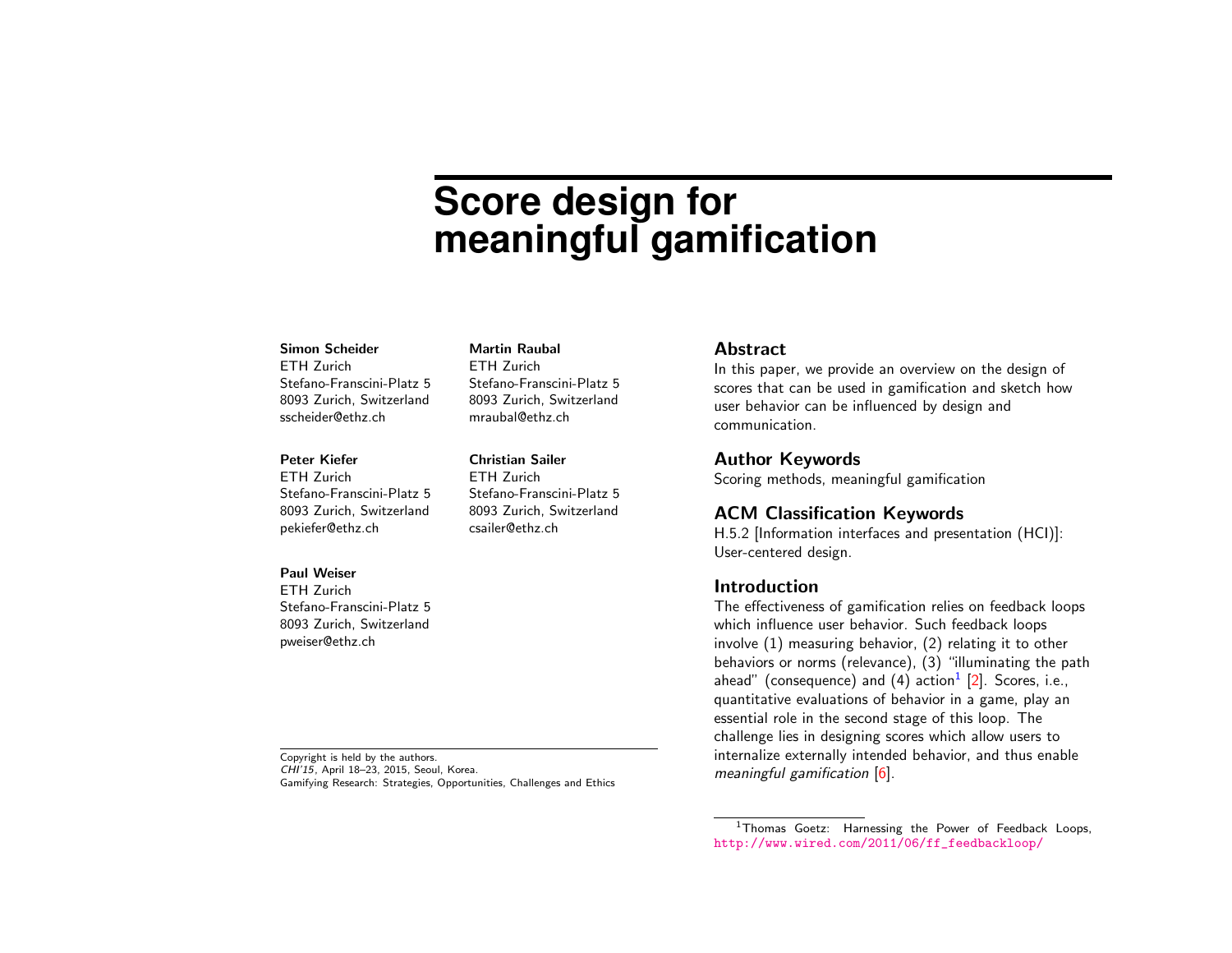In a preliminary walk through, we analyze relevant dimensions of score design and their role in the whole process, as summarized in Figure [1.](#page-1-0) In order to illustrate our analysis, we use the example of gamified apps which support people to act in an environmentally sustainable way, e.g., UbiGreen [\[1\]](#page-3-2) or GoEco! [\[8\]](#page-3-3).



<span id="page-1-0"></span>Figure 1: Process model of activity scoring. Blue boxes are processes, orange boxes are outputs.

## Domains, qualities and sources of scoring

The question of what should be scored involves two steps. First, selecting the *activity types* to be scored. In our example, we are mainly interested in personal mobility, e.g., travel and daily mobility. Second, deciding which qualities of these activities should be taken into account. There are qualities of the activities themselves as well as

qualities of outcomes [\[9\]](#page-3-4). In our case, the former involve velocity, cost or  $CO<sub>2</sub>$  emissions. The latter include whether traveling takes you to your destination on time. The same domain can be scored based on different sources: mobile technology offers new ways of measuring user activities by sensors. In our case, we can use acceleration and position sensors to determine travel modes [\[11\]](#page-3-5). However, there is also the possibility of scoring based on human ratings [\[9\]](#page-3-4). For example, users can self-rate their mobility performance and peers can tag each others' mobility behavior with "Likes".

## Score construction

This section addresses how should be scored. Once qualities are obtained, they need to be evaluated with respect to goals which turns qualities into criteria. The latter can be used to obtain *scores*, i.e., evaluations of behavior.

#### Goal representation

Since scoring criteria need to be defined with respect to goals, an important decision concerns which goals are to be taken into account. User goals and goals of a developer need not coincide. Therefore, external goals need to be associated with user goals in order to facilitate internalizing externally promoted behavior [\[6\]](#page-3-1) and, furthermore, to assure usability [\[7\]](#page-3-6). Taking many goals into account increases the chance that users can find their own relevant goals reflected in a gamified application. Another option is to let users define their own goals which avoids technology paternalism [\[4\]](#page-3-7).

#### Quality standardization

Qualities can be standardized in different ways, by comparing them to: (1) the past, to measure individual change (e.g., reduction of  $CO<sub>2</sub>$  emissions); (2) the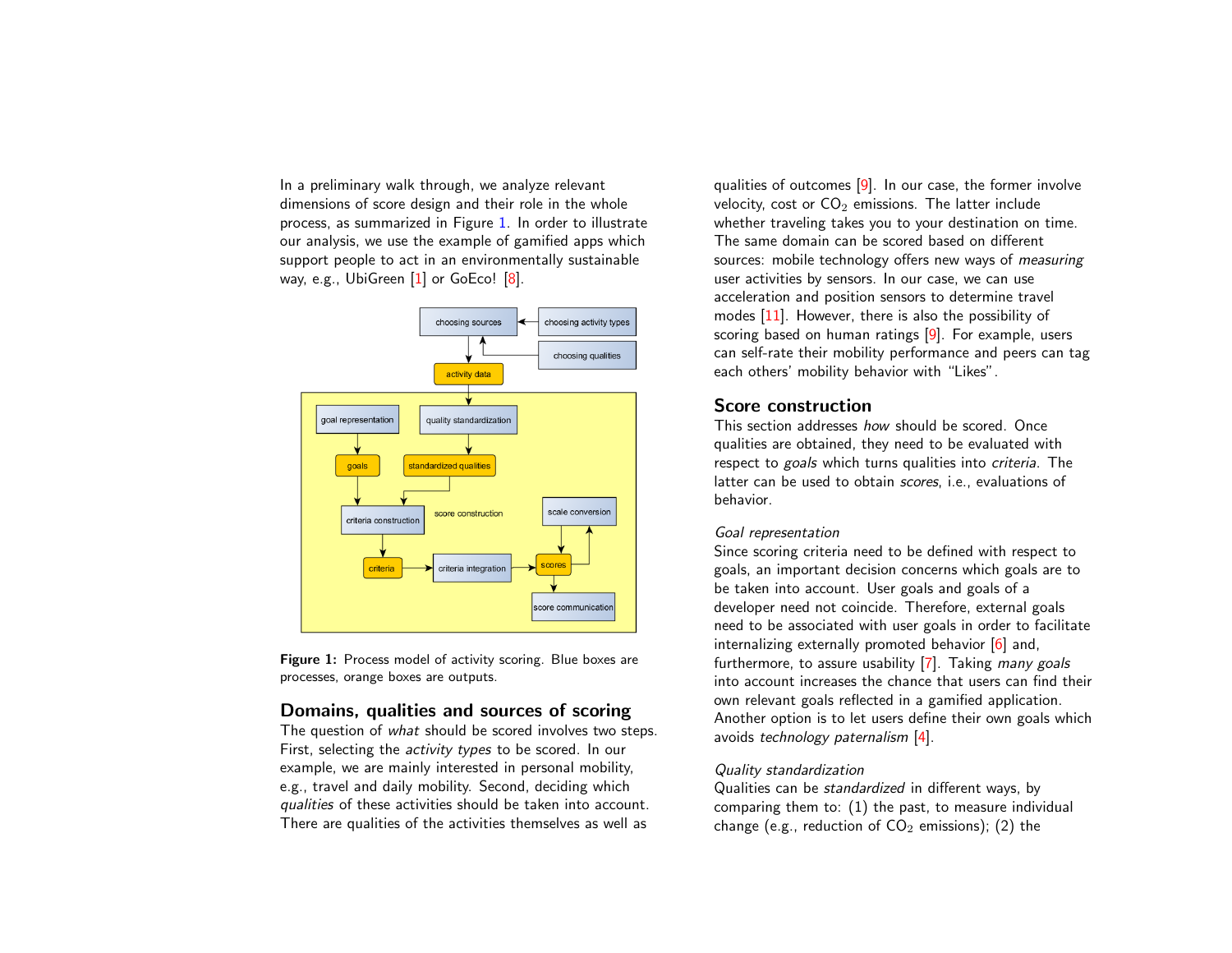behavior of others, based on leaderboards, or other types of statistics; (3) established norms, e.g.,  $CO<sub>2</sub>$  emission contingents can be based on the  $2^oC$  standard of temperature rise<sup>[2](#page-2-0)</sup>; (4) a set of *conceivable alternatives*. In the latter case, we standardize qualities of activities with respect to what a user might have done instead, given his or her own goals. For example, staying at home instead of commuting to work would reduce  $CO<sub>2</sub>$  emissions but is not a feasible alternative for most users. Using public transport instead of a car might be an alternative for urban dwellers but not for people living in rural areas. Standardization by conceivable alternatives allows us to embed external goals into a user's context. However, it requires a rather detailed user model<sup>[3](#page-2-1)</sup> and fixed limits on what is considered conceivable.

#### Criteria construction

Once standardized, qualities can enter criteria construction. That is, it needs to be evaluated how far values of qualities contribute to a goal. This requires comparing values to favored states implied by a goal. For example, keeping  $CO<sub>2</sub>$  emissions within internationally established contingents might be considered a favored state with respect to climate protection. However, it might make more sense to choose a personalized standard as a favored state, such as generating  $CO<sub>2</sub>$  savings with respect to one's own past or in competition with others, in order to keep motivation alive.

#### Criteria integration

Once criteria are established, they can be turned into a single score. Several strategies to integrate multiple criteria can be used, ranging from compensatory to

non-compensatory multi-criteria decision making techniques [\[5\]](#page-3-8). For example, criteria for green mobility (e.g., reducing  $CO<sub>2</sub>$  emissions) need to be integrated with others (e.g., ensuring food supply), because both can contradict each other (e.g., carrying bulky shopping items in trains is difficult). For most people, daily necessities can not be compensated with long term goals. Similar to the standardization by conceivable alternatives (see above), multi-criteria decision support allows embedding external goals into a user's context. However, this time, different goals can enter the score continuously, e.g., in terms of a weighted sum.

#### Scale levels

Scores can have different scale levels, ranging from nominal over ordinal, interval to ratio scaled [\[12\]](#page-3-9). For example, a badge received for green mobility behavior in the past means that a ratio scale  $(CO<sub>2</sub>$  emission sums) was turned into a nominal scale (according to a minimal amount of  $CO<sub>2</sub>$  savings). An example for an ordinal scale are the narrative progression icons of the UbiGreen app [\[1\]](#page-3-2) which reflect individual mobility behavior during a week. Choosing a scale level affects how much meaningful information people can extract out of a score and whether behavior can be assessed as critical.

## Score communication and choice suggestion

The influence of scores on behavior depends on the scores themselves, as well as on their presentation. For example, feedback on energy consumption of households based on scores standardized with respect to means of household neighborhoods causes a boomerang effect for those households below the mean. They tend towards this mean [\[10\]](#page-3-10). This effect can be avoided if information is accompanied by smileys indicating approval of behavior. A particular design challenge is to make people aware of

<span id="page-2-0"></span><sup>2</sup>"Copenhagen Accord". U.N. Framework Convention on Climate Change. United Nations. 18 December 2009.

<span id="page-2-1"></span><sup>3</sup>Which, in turn, further increases the need for privacy protection.